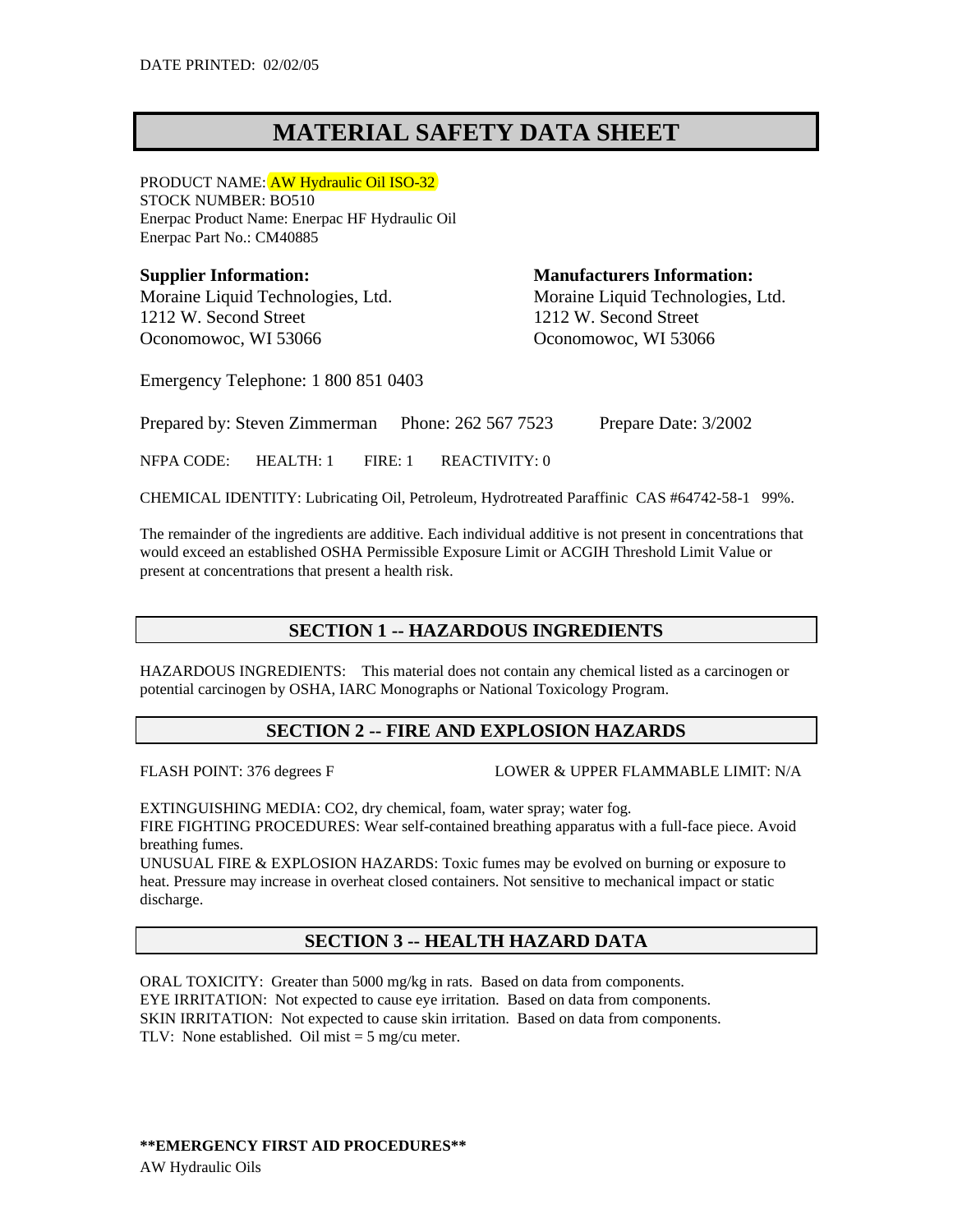SKIN: Wash skin thoroughly with soap and water. Get medical attention if irritation develops. Launder contaminated clothing before reuse. If product is injected under pressure into or under the skin; or into any part of the body; regardless of the appearance of the wound or its size, a physician should immediately evaluate the individual.

EYES: Flush eyes with plenty of water for 15 minutes. Get medical attention if eye irritation develops or persists.

INHALATION: Remove to fresh air. Get medical attention if breathing difficulty persists. ORAL: Call a physician. Do NOT induce vomiting. Never give anything to an unconscious person by mouth.

# **SECTION 4 -- SPECIAL PROTECTION INFORMATION**

VENTILATION PROCEDURE: Mechanical ventilation recommended. EYE PROTECTION: Safety glasses recommended.

GLOVES PROTECTION: Neoprene or Nitrile rubber gloves recommended.

RESPIRATORY: Normally not required. Mask or respiratory for mists.

HYGIENE: Use good personal hygiene. Wash thoroughly with soap and water after handling and before eating, drinking or using tobacco products. Clean contaminated clothing, shoes and protective equipment before reuse.

### **SECTION 5 -- PHYSICAL DATA**

VAPOR PRESSURE: Less than 0.01 mm Hg @ 20 degrees C SPECIFIC GRAVITY: .875 approx. (water=1) DENSITY: 7.3 LB/Gal. PERCENT VOLATILE: Negligible EVAPORATION RATE: Not Available APPEARANCE: Blue liquid pH: Not applicable WATER SOLUBILITY: Insoluble VAPOR DENSITY: Not available ODOR: Mild Petroleum, oil.

### **SECTION 6 -- STABILITY**

STABILITY: Stable INCOMPATIBILITY: Avoid oxidizing agents. POLYMERIZATION: Will not occur. THERMAL DECOMPOSITION: Oxides of carbon.

### **SECTION 7 -- SPILL OR LEAK PROCEDURES**

SPILL PROCEDURES: Prevent entry into sewers and waterways. Pick up free liquid for recycle/disposal. Absorb small amounts of inert material for disposal.

WASTE DISPOSAL: Disposal should be in compliance with current federal, state, and local laws. Materials may become hazardous waste through use. Consider recycling.

### **SECTION 8 -- TRANSPORTATION AND LABELING**